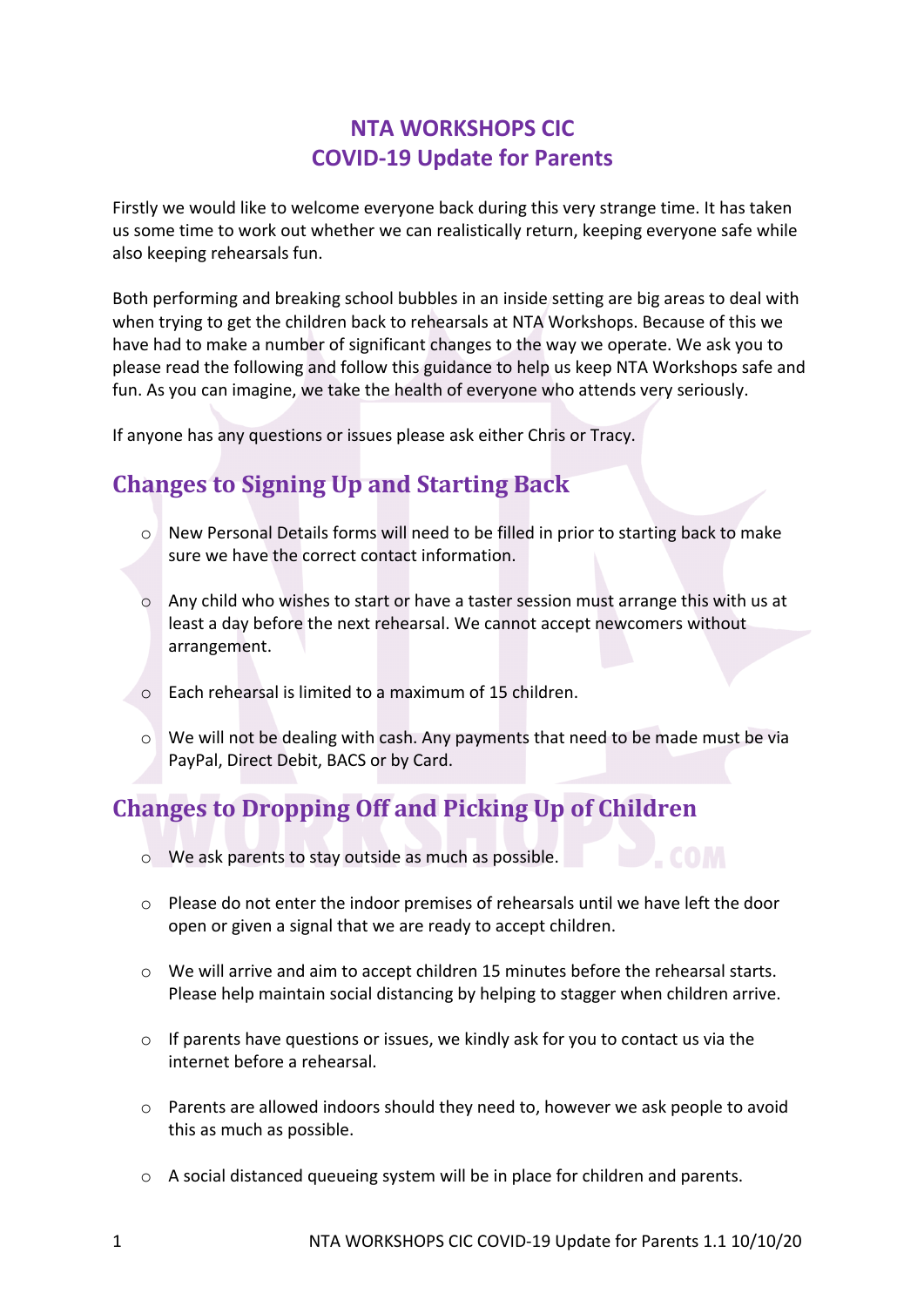- $\circ$  If we cannot operate a oneway system (separate doors for entering and exiting) then please obey the queueing system and allow anyone out first before entering.
- $\circ$  Face masks must be worn by adults or visitors who enter the indoor setting.
- $\circ$  Children who are attending do not need to wear face masks. However we advise them to wear one if their journey to us requires it, and if they want to wear one on entering and exiting the building, as well as break times.
- $\circ$  NHS Track and Trace QR codes should be displayed on the door. This is specific to the venue or school but we encourage any person over 16 who enters the indoor setting to scan as we will not be logging which Parent or Carer enters at any time.
- $\circ$  Staff will be wearing face masks during the period of dropping off and picking up. We will aim to make sure a staff member is available within eye shot of the door to assure parents who drop their child off at the gate that their child has arrived safely in our care.

### **Changes to Rehearsals**

- $\circ$  Children will need to wash their hands when they arrive at rehearsals and before they leave at the end.
- o Tracy will administer hygiene gels throughout the session; however we advise children to bring their own if they can.
- $\circ$  The tuck shop will no longer be running as we will not be dealing with cash.
- o Any food or drink that children bring must not be shared with anyone else outside their family.
- o All litter must be taken home.
- o Each child will have their own chair with a name on it. This will be their one and only chair for the rehearsal.
- o Children will not be able to share or borrow items such as scripts, pens, pencils etc outside their family. Please could children attend with their own scripts and stationary each week
- o Children will be organised into bubbles of 5 or 6 depending on age, school and/or family. These bubbles will have their own space in the hall and will work together towards their show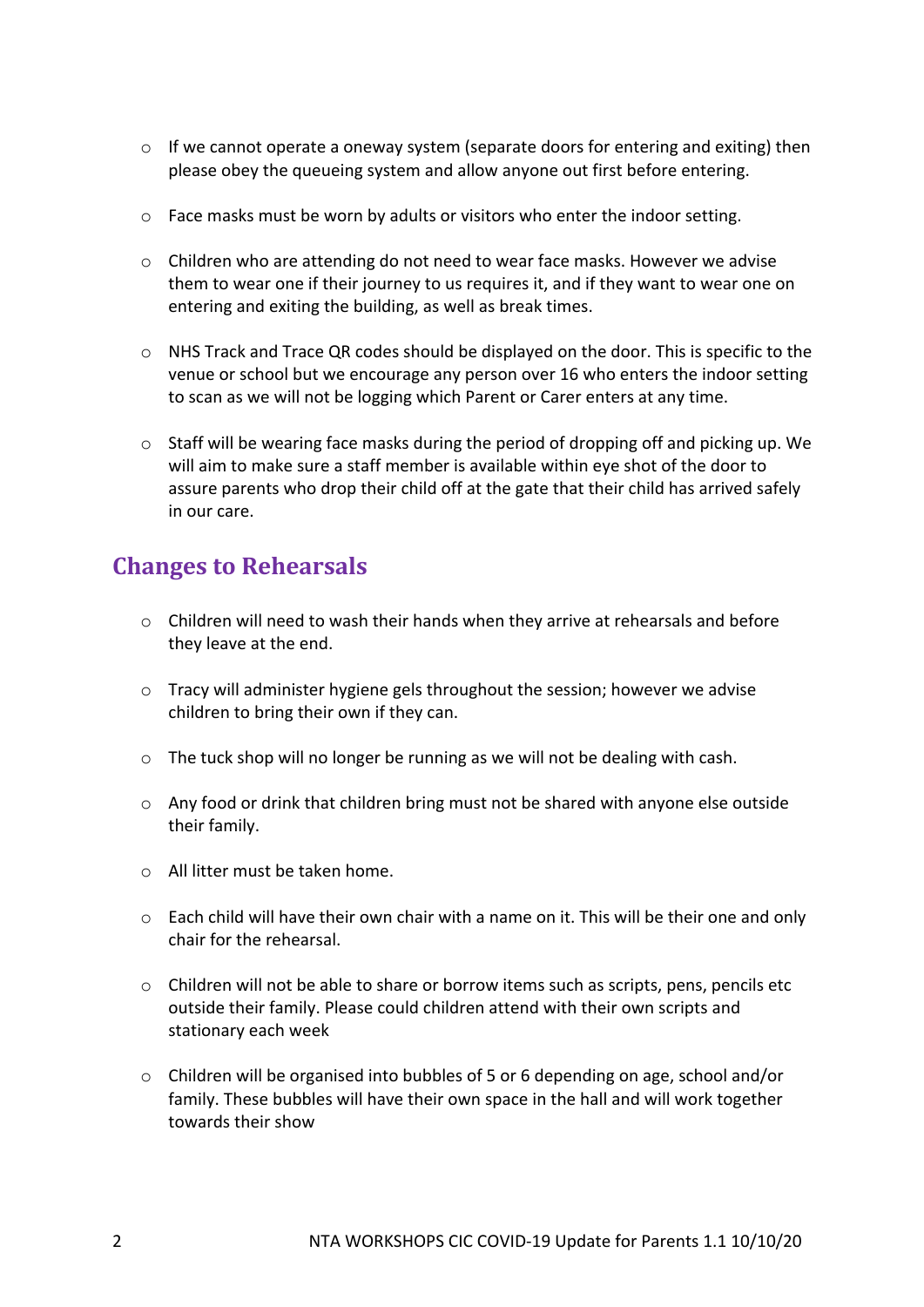- $\circ$  Children must stay in their bubbles and not move within 2 metres with anyone from another bubble.
- o Children must see Tracy if they wish to use the toilet, as we will only allow one child to go at a time, and also to make sure that each child adheres to sanitising their hands, before and after using the toilet facility, as well as washing their hands with our handwash.
- o Performances will be in late Spring/early Summer in 2021. Casting and positioning children in their show will be in line with their bubbles, and social distancing requirements.

### **If Anyone Shows Signs of Symptoms**

- o If any child, parent or member of staff has any of the following symptoms, please do not attempt to come to our rehearsals:
- o a new, continuous cough
- o high temperature
- o loss of, or change in, their normal sense of taste or smell (anosmia)
- o Should a child have any of the above symptoms, please follow the Government's guidance for Households with possible Coronavirus Infection. They must also contact us to let us know.
- $\circ$  Anyone with the above symptoms must stay away from NTA Workshops until their symptoms have fully cleared up.
- o If a child begins to suffer from any of the symptoms while at a rehearsal we will assign a member of staff to move them away from the rest of the group and contact you immediately to pick them up at your earliest opportunity.
- o Should any person in the household of a child test positive they must stay at home in isolation for 14 days.
- o Should any child test positive please contact us as soon as possible.
- $\circ$  NTA Workshops has a procedure for a child who tests positive. We will contact NHS Track and Trace and Public Health England to see what action we need to take. They will notify us/you if they feel anyone else at NTA Workshops needs to self isolate.
- o Anyone who is suffering from symptoms or has to isolate will have their payment frozen and will be dealt with on their return to NTA.